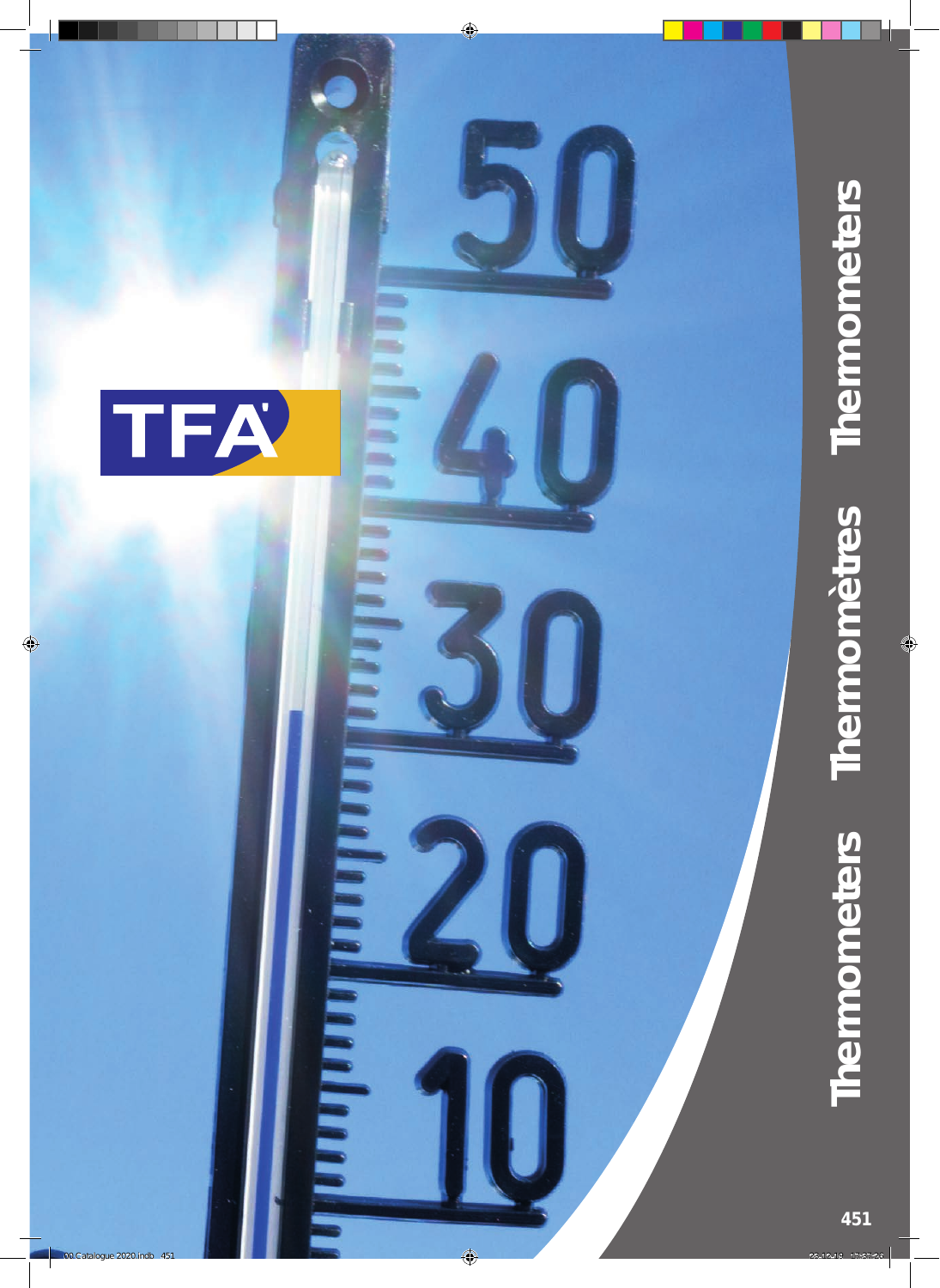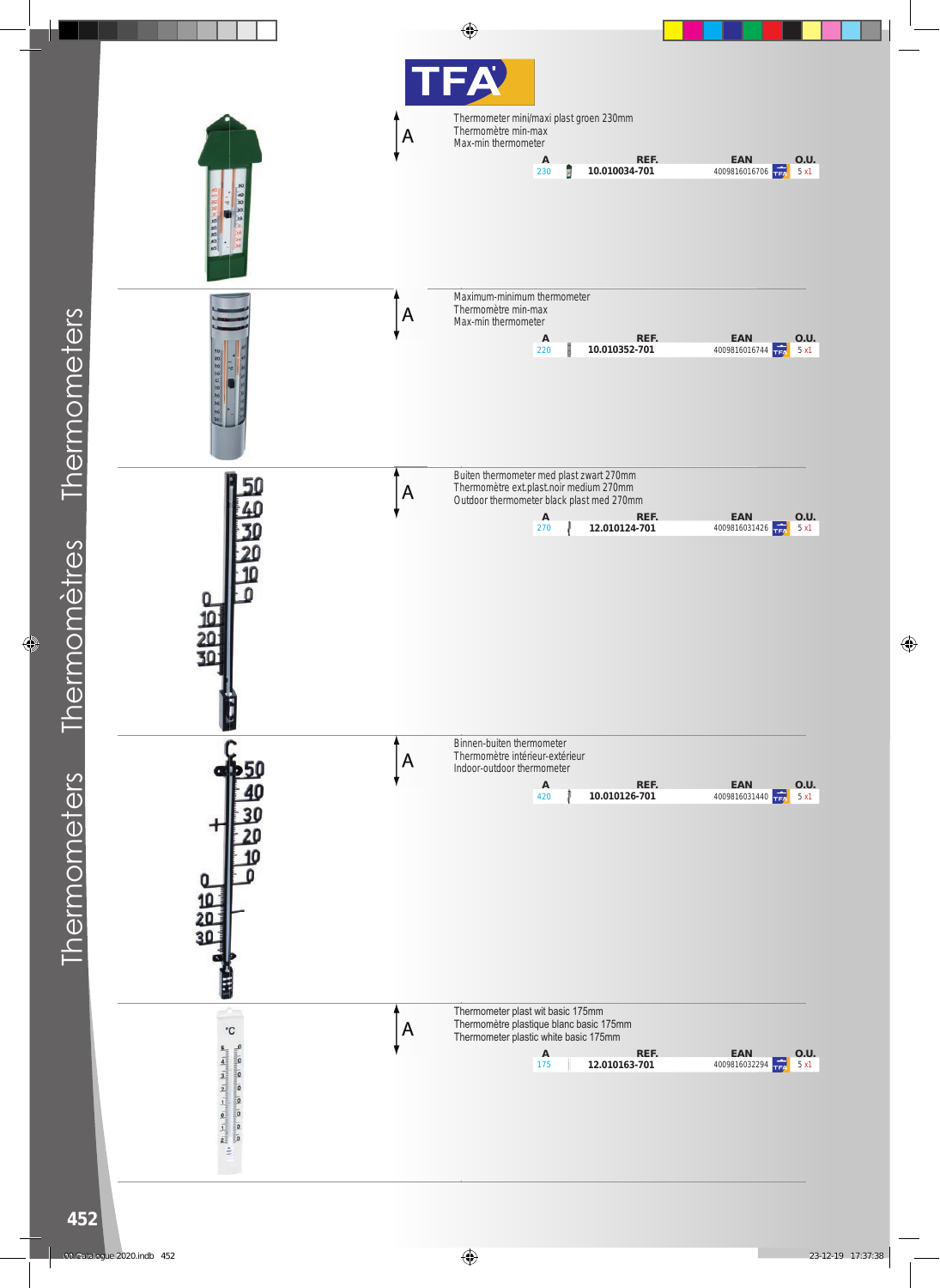

Thermometers Thermomètres